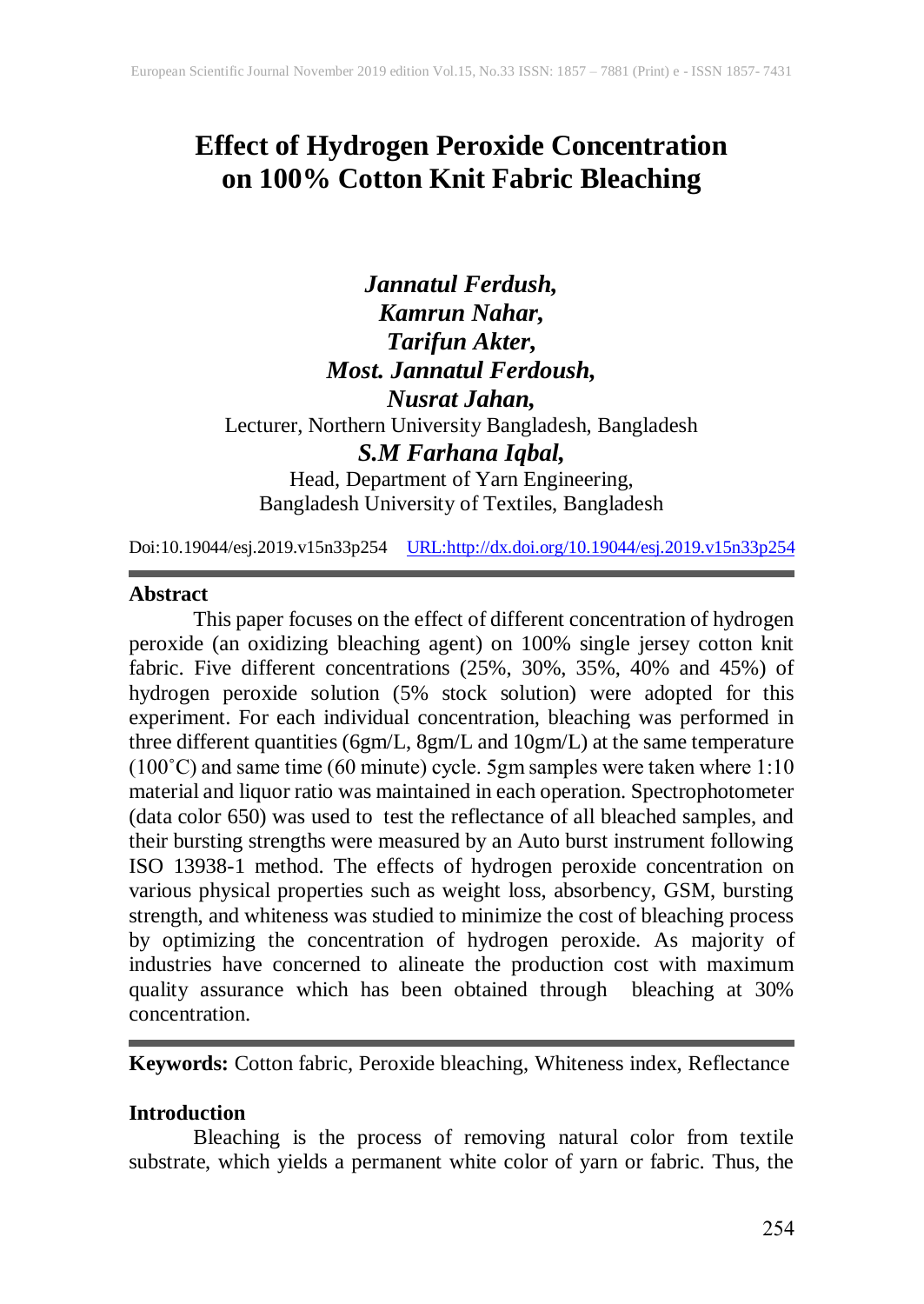results of dyeing would be accurate. It is the process of destroying natural coloring matter from the textile materials to achieve a clean white end product. This is a second step of pretreatment of textile materials as well as wet processing technology. Owing to the presence of protoplasmic residues of the protein and flavones pigments of cotton flowers, it possesses its natural grey color (Abdel-Halim, 2012). As a consequence, it needs to pre-treat the cotton to produce a perfect white surface that is suitable for dyeing or any other wet process treatment (Kabir et al., 2014). Hydrogen peroxide is the most commonly used bleaching agent among all others, since it can bleach both cellulosic and protein fibers successfully (Trotman, 1975). It is a slightly more viscous and colorless liquid whose chemical formula is  $H_2O_2$ , with high sensitivity to metal ions. It is primarily used as an oxidizer, bleaching agent, and disinfectant. Although there is no exact evidence in the case of the nature of bleaching action of hydrogen peroxide, it is believed that the per-hydroxyl ion is the active group. Formation of this ion happened when hydrogen peroxide cleaves into the following manner (Wyszecki et al., 1982).

$$
H_2O_2 \longrightarrow H^+ + HO_2^-
$$
  

$$
HO_{2-} \rightarrow HO^- + [O]
$$

In the absence of any kind of hue, high luminous color of material gives an aspect of whiteness index (Zollinger, 2003). White is a monochromic color, and it is categorized by constant absorption from 400 to 700 nm wave length. Whiteness is a parameter of an ideal reflecting surface area that neither absorbs nor transmits light. On the contrary, it reflects light at equal intensities in all directions. In 1981, CIE recommended a formula which is known as "CIE Whiteness." These indices are specified by the CIE under the illuminant D65 and illuminant C combined with standard observer (either 2° or 10° observer). Performance of bleaching effect is also determined by reflectance. This reflectance can be measured by ["Spectrophotometer"](http://fashion2apparel.blogspot.com/2017/04/datacolor-color-matching-system.html) or "Reflectometer". Here, reflectance value 100 means a perfect white whereas 0 means perfect black. Saravanan and Ramachandran carried out an experiment of the bleaching actions of hydrogen peroxide which was synthesized from glucose oxidase enzyme after it was applied on cotton fabric. However, glucose oxidase had revealed lower value whiteness than what was expected in the commercial processes (Saravanan, 2010). Abdul and Narendra worked on a project of accelerating bleaching actions on cotton by using hydrogen peroxide. In their empirical work, they analyzed that enhancing temperature can exalt the rate of bleaching and can also reduce the process time. In addition, due to the accelerating concentration of peroxide, whiteness may also be increased but the weight of material will decrease. According to them, water hardness and stabilizer concentration can reduce whiteness but increase weight loss (Abdul, 2013). For the perfect bleaching of cotton fabric, some weight loss of cotton fabric will definitely happen. Abdul and Narendra, in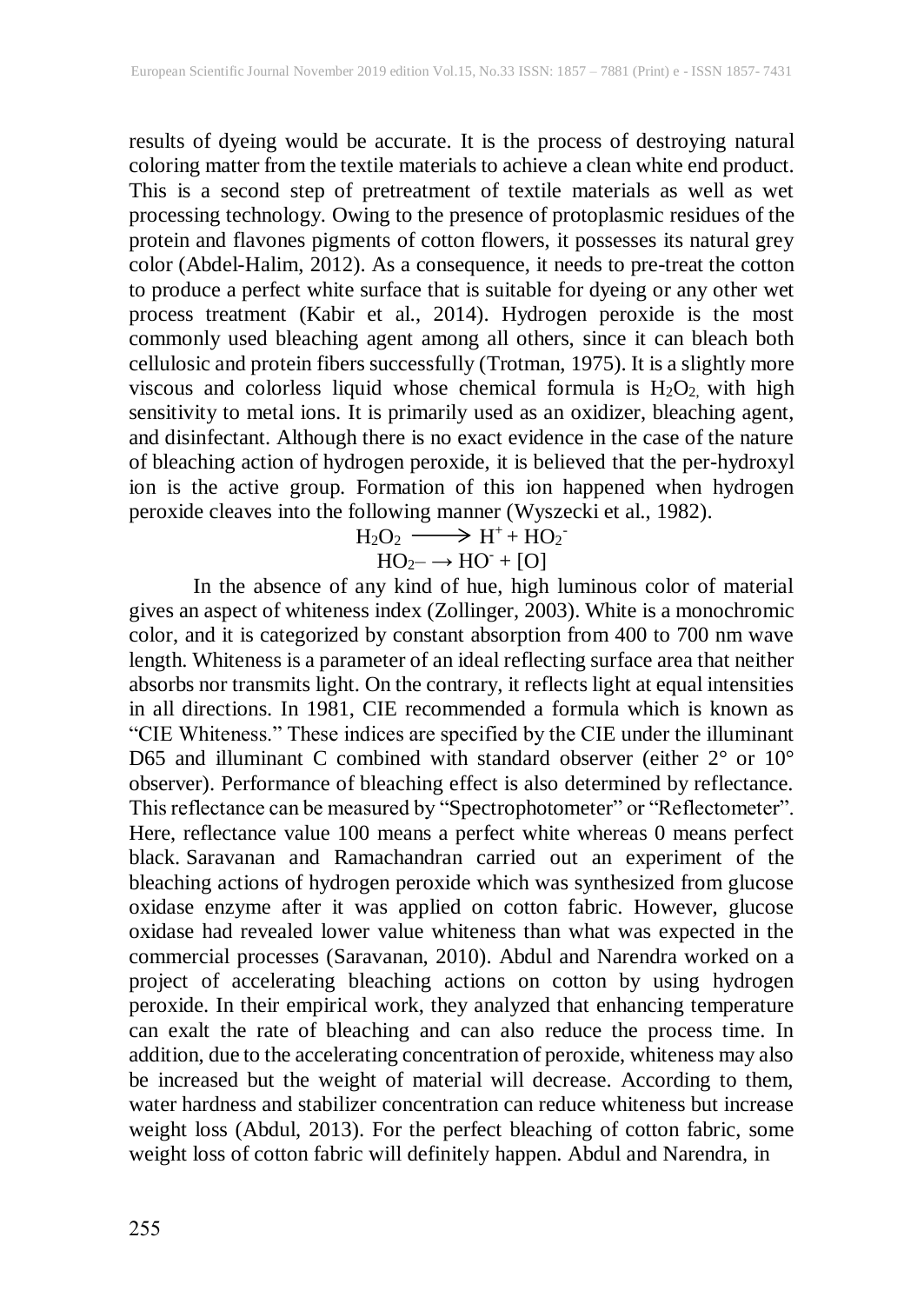their study, found that with the increase in the concentration of bleaching agent, whiteness index increases but the weight of material decreases (Abdul, 2013). The investigation of Kumbasar et al. on hydrophobicity and whiteness index shows that with the increase of hydrogen peroxide and activator concentration, hydrophobicity and whiteness also increase (Sonaje, 2013). Nasser et al. tried to optimize different parameters of bleaching like temperature, time, and peroxide concentration in the case of whiteness index and bursting strength of the knitted cotton fabric, and they observed an inverse relation between them (Naser, 2015).

This study emphasize the optimum concentration of hydrogen peroxide to achieve permanent whiteness with minimal loss of fabric strength during bleaching procedure. Reduction of chemicals leads towards a cost reduction process. In addition, it has been measured reflectance, GSM, absorbency test of bleached sample to determine an accurate concentration resulting precision dyeing.

#### **Material and Methods**

Substrate Fabric Type: Single jersey Fabric Construction Composition- 100% cotton CPI- 42;WPI-60 Yarn count- 28 Ne, Loop length-2.4mm GSM-160 Color: Grey Recipe of bleaching

| Sample weight                              | 20gm             |
|--------------------------------------------|------------------|
| Wetting agent                              | 2gm/L            |
| Sequestering agent                         | $2 \text{ cc/L}$ |
| Detergent                                  | $3 \text{ cc/L}$ |
| Caustic soda                               | 6 cc/L           |
| Hydrogen per oxide<br>$(25/30/35/40/45)\%$ | $10/8/6$ cc/L    |
| Stabilizer<br>(Sodium silicate)            | $2 \text{ cc/L}$ |
| Temperature                                | $(90-100)^{0}C$  |
| Time                                       | 60 minutes       |
| pH                                         | 11               |
| M: L                                       | 1:10             |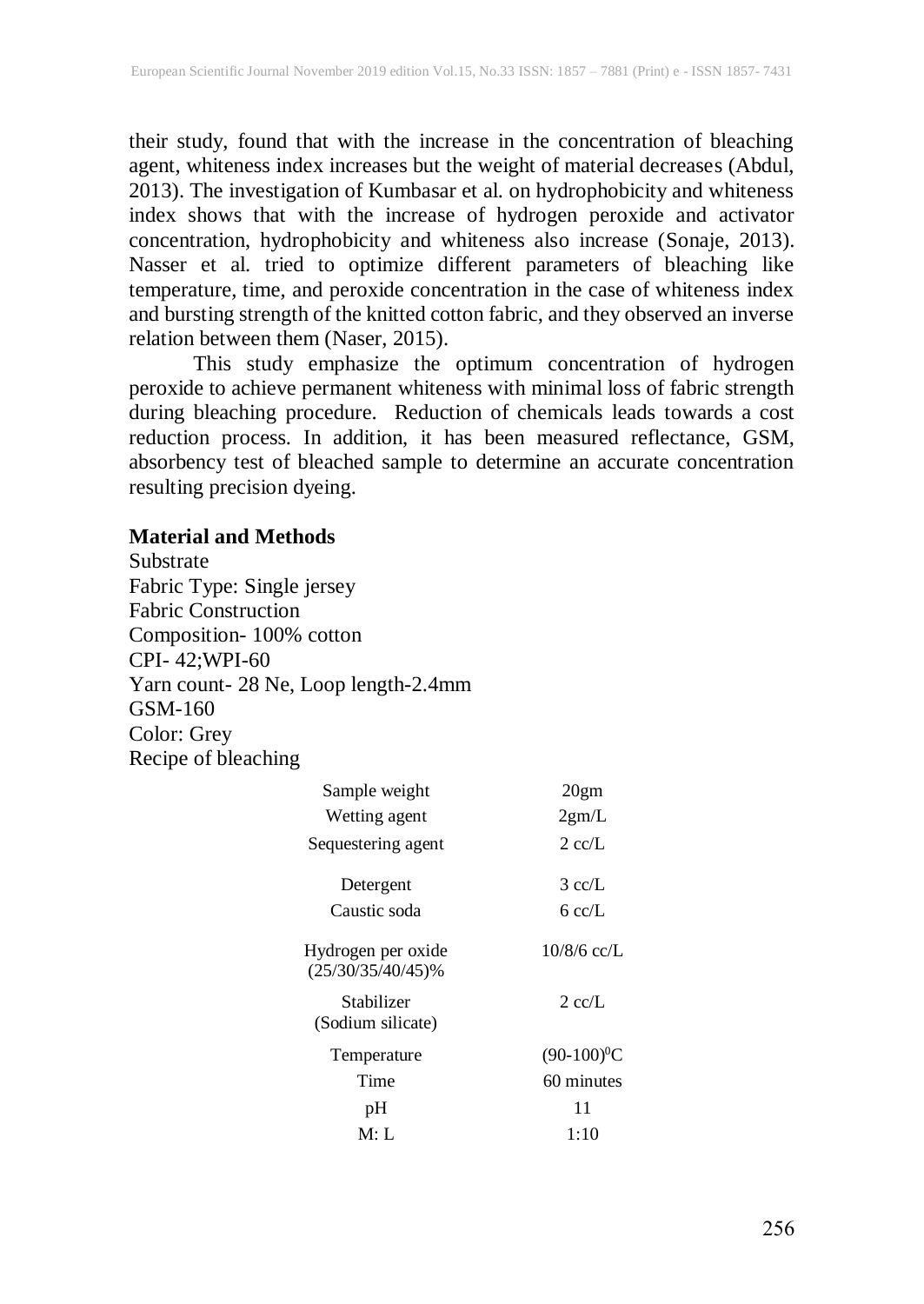# **Bleaching Procedure**

Bleaching of grey fabric was done in a closed vessel for 1 hour at 100C keeping the material to liquor ratio at 1:10 with hydrogen peroxide (6- 10 cc/l), sodium hydroxide (6 cc/l), sodium silicate (2 cc/l), and none ionic detergent (3 gm/L). The  $p^H$  of the bath was maintained at 11. Then it was rinsed thoroughly with hot and cold water and subsequently dried in air.

# **Different Test Methods Measurement of Whiteness Index (WI)**

The cotton bleached fabrics were tested through a spectrophotometer (data color 650, USA) in order to determine the whiteness index at D65 illuminant and 10° observer setting.

# **Weight Loss Measurement**

Percentage of weight loss occurred in the cotton knit fabric due to bleaching which was evaluated by oven dry-weight basis. Usually, it is calculated from the following equation which shows the difference of pretreated and treated sample weight. It is also measured in percentage of pretreated weight of the of the sample.

Weight loss = 
$$
\frac{W_1-W_2}{W_1} \times 100
$$

# **Absorbency Test**

The absorbency test of bleached sample was performed by drop test and wicking test according to the established procedure.

*Drop Test*

In a pipet, water is taken and water drops are dropped on the scoured fabric. Then the absorption of the water drop is observed visually.

*Wicking Test*

In a beaker, 1% direct dye red color is taken and a sample (18cm x 5 cm) is cut from bleached fabric which is hung from a wood stick. This is supported by immersing that 1cm portion of fabric in the dye liquor. Then the point is measured up to which the colored solution is absorbed by the sample in 5 min time.

# **Bursting Strength**

All the samples were tested through a bursting strength testing instrument (Auto burst, SDL Atlas, England) followed by ISO13938-1 method. Each specimen was placed beneath the ball. It must also be flat and free from creases and any kind of distortions. Then the two clamp buttons were pressed. After that, the standard flow rate was selected. It measures the speed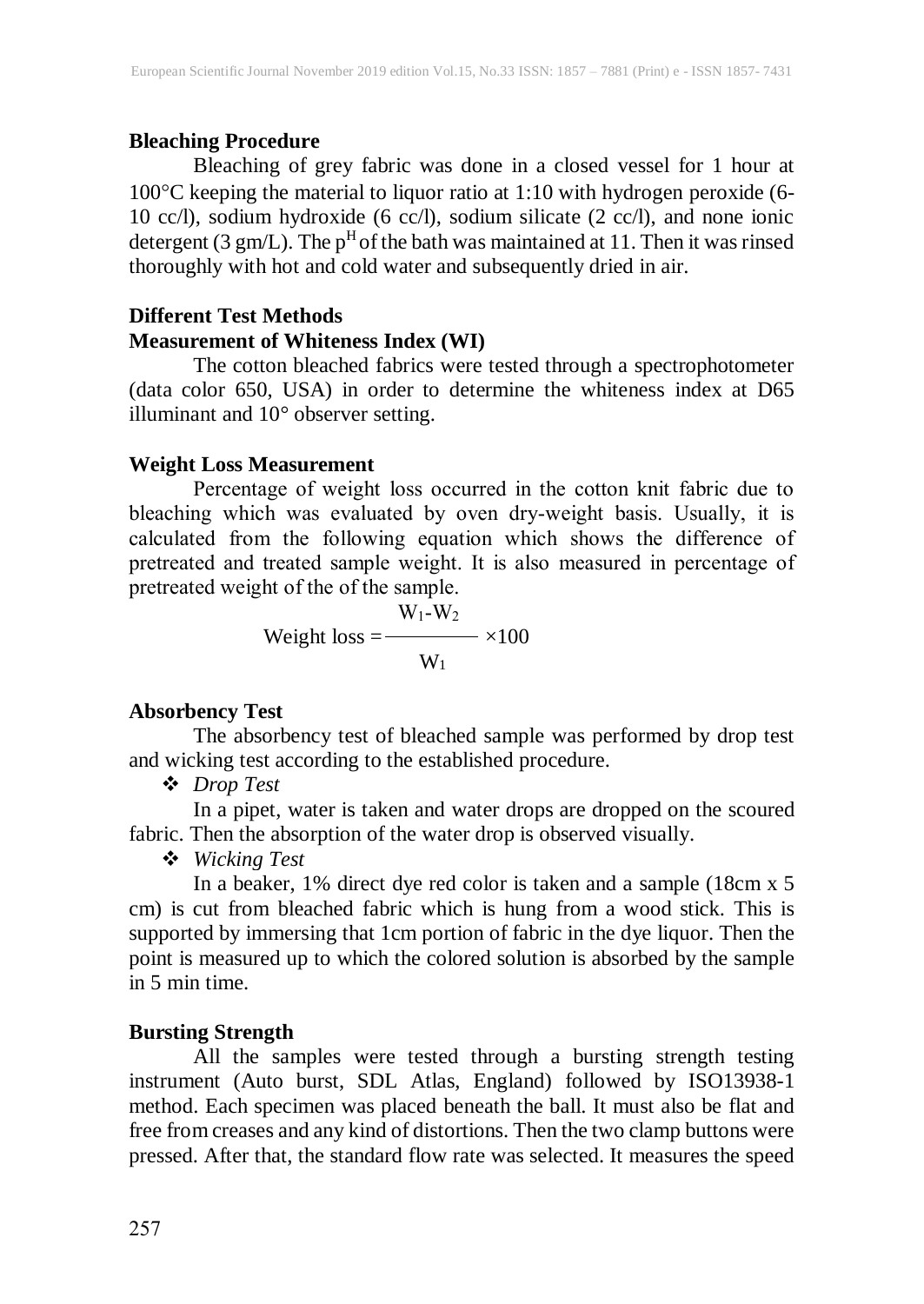at which the ball will inflate. Then start button was pressed and the diaphragm was automatically inflated until the specimen bursts. The reading was then collected from the instrument as KPa unit.

# **Result and Discussions Whiteness Index of Bleached Sample**

Greater value of "STD CIE WI" indicates that sample is whiter. It is observed that the sample bleached with hydrogen peroxide at 25% concentration has higher value of STD CIE WI, while less tint variation is achieved during bleaching of hydrogen peroxide for 30% concentration. On the other hand, STD CIE WI is 162.5 for 30% concentration of hydrogen peroxide bleaching which is near to 25% concentration. Therefore, it can be said that bleaching of hydrogen peroxide at 30% concentration for 10cc/L comparatively yields the best whiteness result.



**Figure 1.** Whiteness index of bleached sample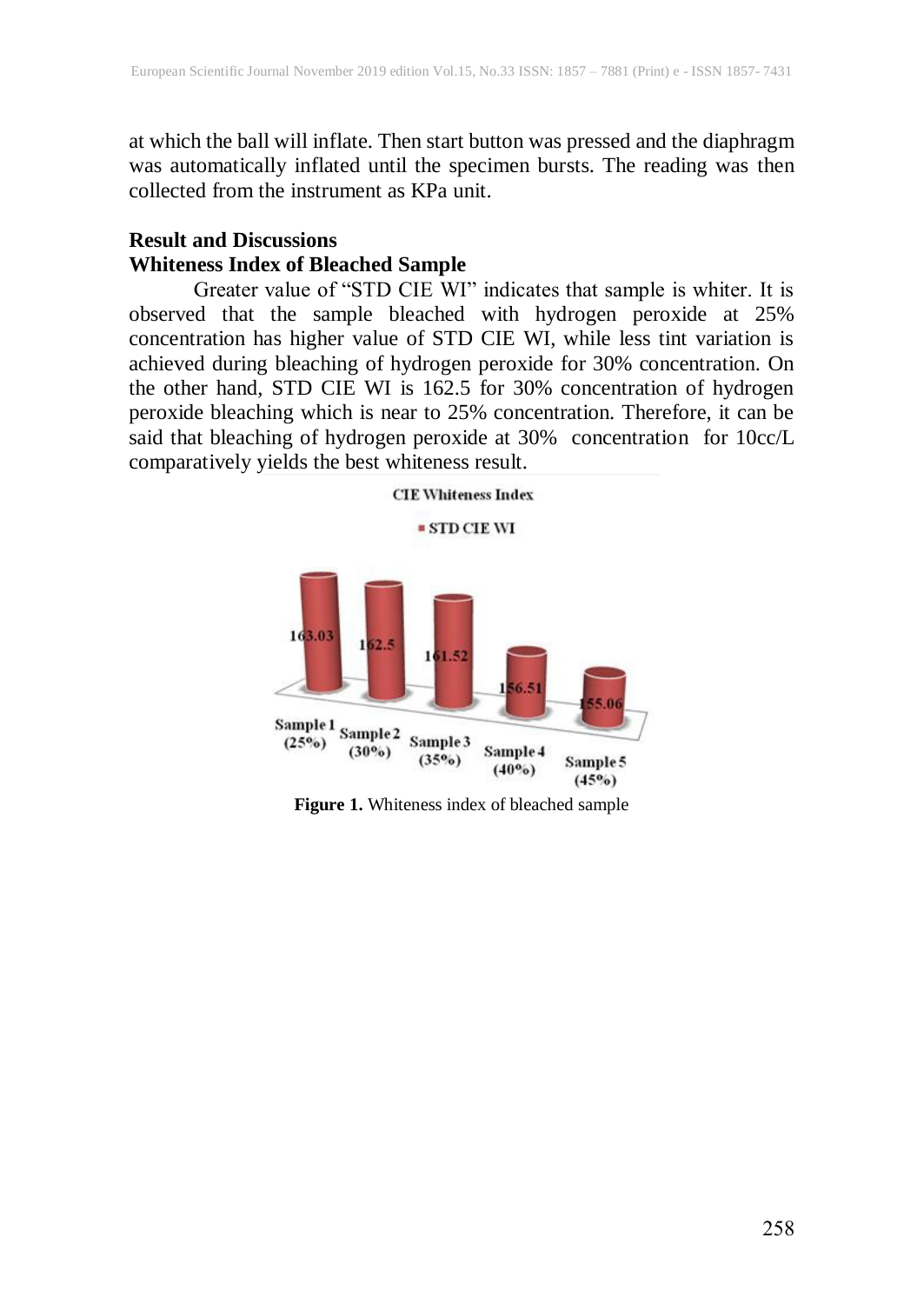

**Figure 2.** CIE STD Tint of bleached sample

#### **Weight Loss (%)**

Since the standard range of weight loss percentage of bleaching is 4- 8%, fabric bleaching with hydrogen peroxide at 40% and 45% concentration is over bleached which creates an adverse effect on fabric. Furthermore, standard weight loss is observed in the case of 25%, 30%, and 35% concentration of hydrogen peroxide.



**Figure 3.** Weight loss (%) of all bleached sample

#### **Variation in GSM**

Enormous GSM variation has been observed for bleaching of hydrogen peroxide at 45%, 40%, and 35% respectively. This is not appreciated because it means that fabric is over bleached. On the other hand, GSM loss of hydrogen peroxide bleaching is 1.1 and 1.2 for 25% and 30% concentration.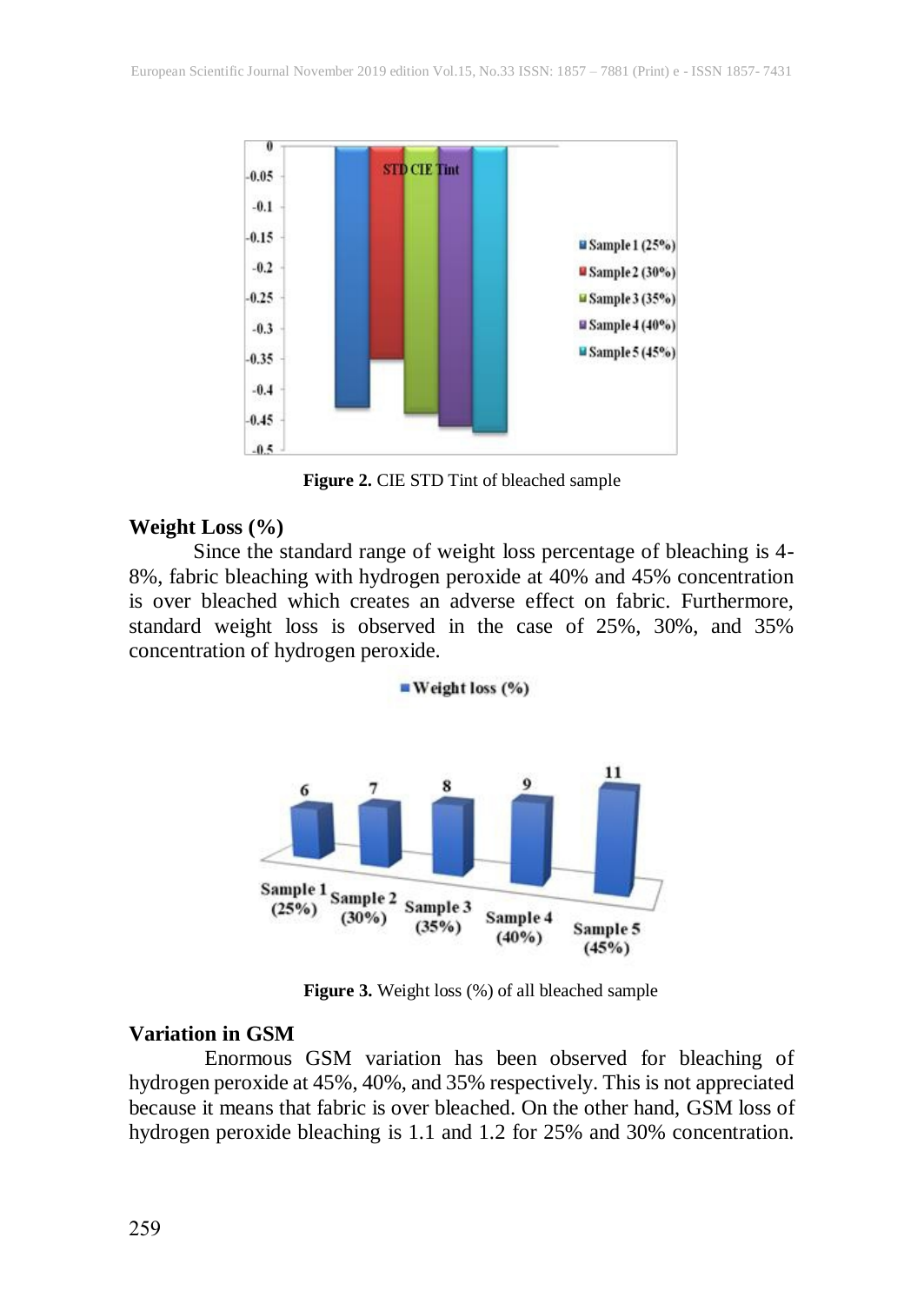# Thus, GSM fabric bleached with 25% and 30% concentration of  $H_2O_2$  is better.



**Figure 4.** GSM variation of all bleached sample

# **Absorbency Test**

# **Drop Test**

From the drop test results, it has been observed that fabric bleached with hydrogen peroxide at 25% concentration takes more time to absorb the droplet. At 30% and 35% concentration, 4 sec is required to absorb the drop, while 3 sec is needed for 40% and 45% hydrogen peroxide concentration of bleached fabric.

| <b>Sample</b><br>No. | <b>Concentration</b><br>(%) | <b>Absorption</b><br>time before<br>bleaching<br>(min) | Absorption<br>time after<br>bleaching<br>(sec) |
|----------------------|-----------------------------|--------------------------------------------------------|------------------------------------------------|
|                      | 25                          | 1 <sub>min</sub>                                       |                                                |
| 2.                   | 30                          | 1 <sub>min</sub>                                       | 4                                              |
| $\overline{3}$ .     | 35                          | 1 <sub>min</sub>                                       | 4                                              |
| 4.                   | 40                          | 1 <sub>min</sub>                                       | 3                                              |
| 5.                   | 45                          | 1 min                                                  | 3                                              |

**Table 1.** Test result of drop test of all bleaching samples

# **Spot Test**

The surface area of the absorption of all sample bleached with hydrogen peroxide shows the good scouring effect at 30%, 40%, and 45% concentration. This is according to its spot observation of dye solution as its spot are nearly round shape.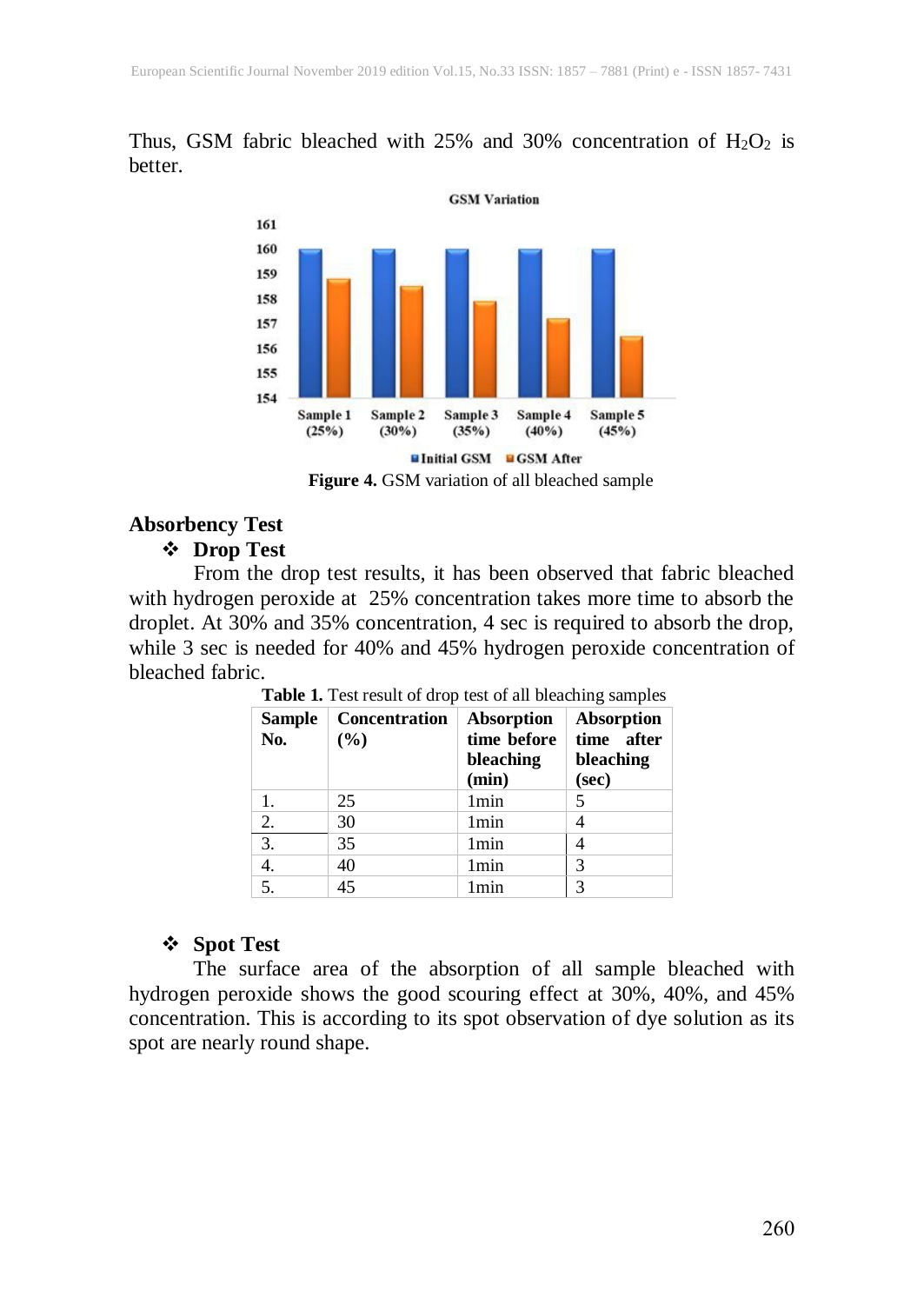| <b>Sample</b>           | Concentration   | <b>Spot observation</b> | <b>Comment</b> |
|-------------------------|-----------------|-------------------------|----------------|
| no.                     | $(\%)$          |                         |                |
| $\overline{\mathbf{1}}$ | 25              |                         | Irregular      |
| $\overline{2}$          | 30              |                         | Round          |
| $\overline{\mathbf{3}}$ | $\overline{35}$ |                         | Round          |
| $\overline{4}$          | 40              |                         | Round          |
| $\overline{\mathbf{5}}$ | $\overline{45}$ |                         | Round          |

**Table 2.** Pictorial view of spot test of all bleaching samples

#### **Wicking Test**

The absorbed length of 45% concentration of peroxide bleached sample is 55 mm. This sample shows the over bleaching than other concentration of peroxide bleached sample. On the other hand, fabric bleached at 35% and 45% shows very good results as they wick 43 mm and 48 mm dye solution. In addition, 30% concentrated hydrogen peroxide gives good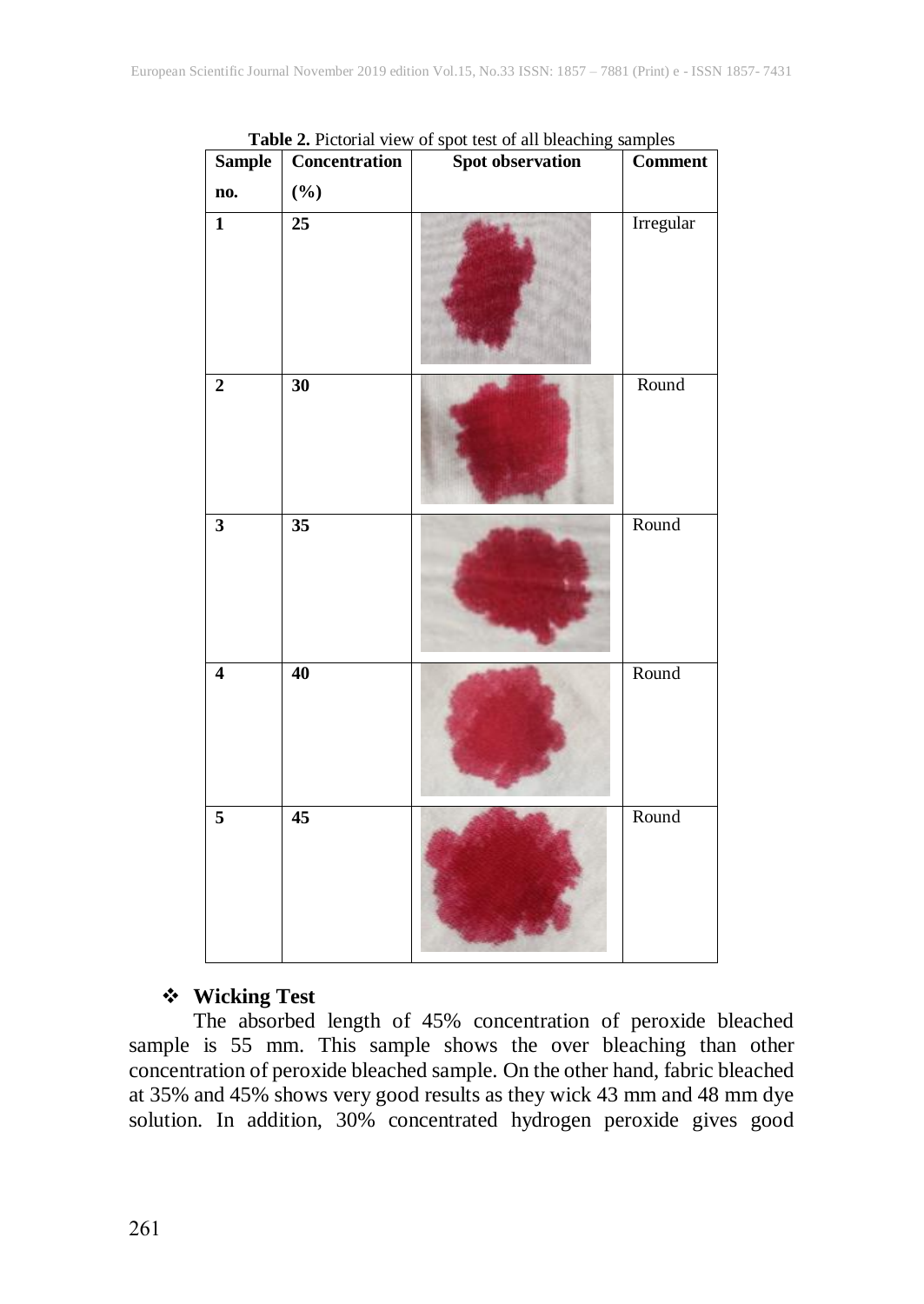bleaching effect as it can wick 37 mm dye solution after passing through wicking test.

| <b>Sample</b><br>No. | Concentration<br>$($ %) | <b>Absorbed Length of dye</b><br>solution in bleached<br>fabric(mm) | <b>Comment</b> |
|----------------------|-------------------------|---------------------------------------------------------------------|----------------|
|                      | 25                      | 30                                                                  | Average        |
| 2.                   | 30                      | 37                                                                  | Good           |
| 3.                   | 35                      | 43                                                                  | Very good      |
|                      | 40                      | 48                                                                  | Very good      |
| 5.                   | 45                      | 55                                                                  | Over           |
|                      |                         |                                                                     | bleached       |

**Table 3.** Wicking test results of bleached samples

# **Bursting Strength**

After analyzing the bursting test of cotton bleached fabric properly, it has been seen that fabric bleached with 40% hydrogen peroxide shows the lower bursting strength. On the contrary, 25% concentrated bleaching agents yield high bursting results which is more than 410 Kpa. However, 407 kPa strength is noticed in the case of 30% and 35% concentration of hydrogen peroxide as bleaching agents which is acceptable.



**Figure 5.** Bursting strength testing

# **Conclusion**

In this study, the effect of different concentrations of hydrogen peroxide on cotton fabric bleaching was investigated. Five different concentrations with three variables of quantity were used to analyze the effect of bleaching. Bleaching with hydrogen peroxide provided best results with 30% concentration which can minimizes the cost of bleaching process as most of the industry uses higher concentration of  $H_2O_2$ . Though 40% concentration also provided good results but it enhance the process cost of pre-treatment.